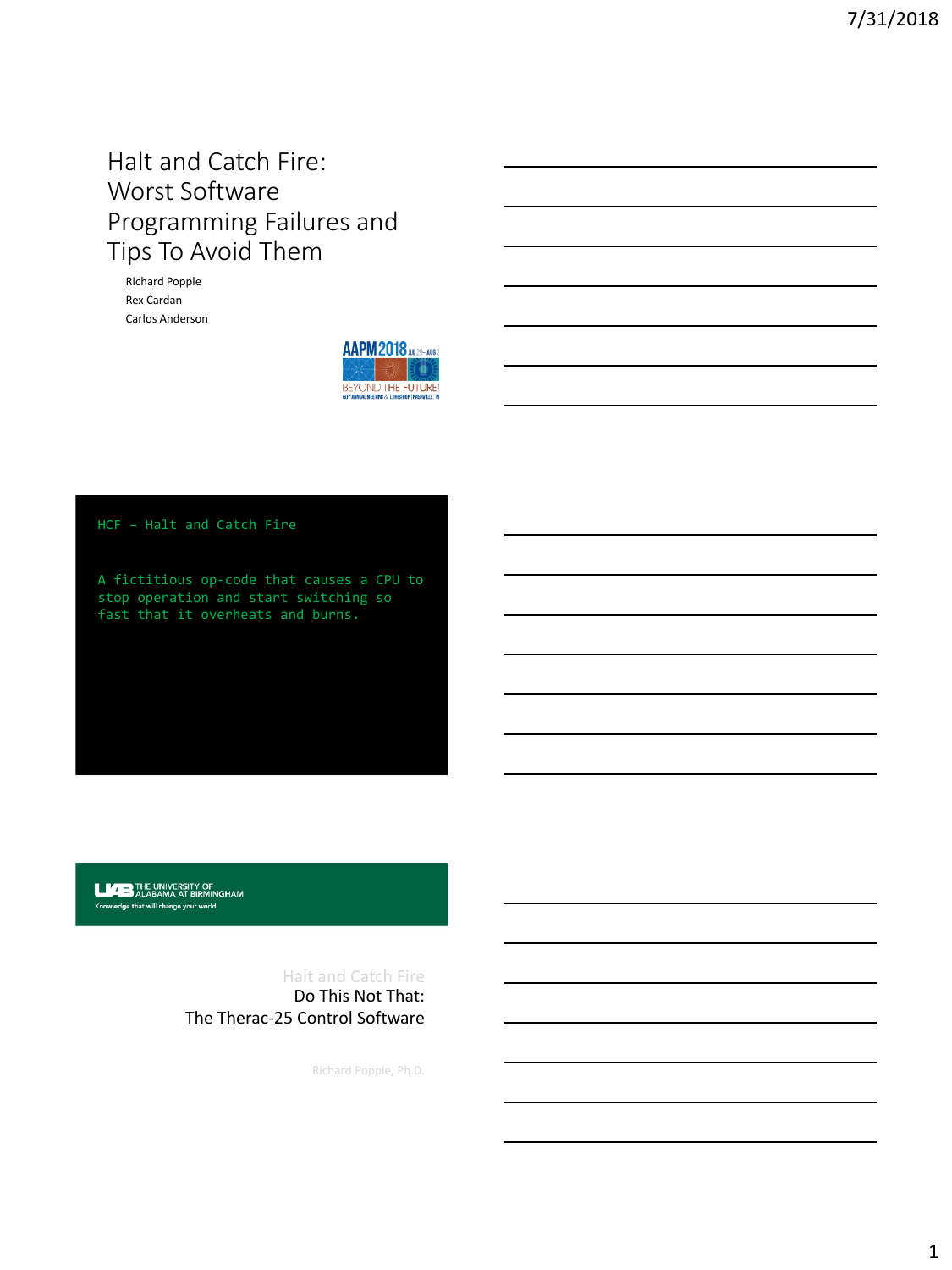## **The machine**

- Therac-6 and Therac-20 standalone machines that could be controlled using a PDP-11
- Therac-25 designed for computer control
- Therac-25 relied on software for safety – significantly fewer hardware interlocks
- Therac-25 software based on Therac-6 & Therac-20 software



**LIAB** THE UNIVERSITY OF

### **The accidents**

- Kennestone Regional Oncology Center, June 1985
- Ontario Cancer Foundation, July 1985
- Yakima Valley Memorial Hospital, December 1985
- East Texas Cancer Center, March 1986
- East Texas Cancer Center, April 1986

**LIGE THE UNIVERSITY OF** ALABAMA AT BIRMINGH

#### **East Texas Cancer Center**

- 22 MeV electron treatment to back, 180 cGy / fraction
- During prescription entry, therapist initially selected x-ray mode but *quickly* corrected to electron mode.
- At beam-on, patient felt as if he had received electric shock or had hot coffee poured on his back.
- Patient died of radiation overdose 5 months after accident.
- Estimated dose was 165 to 250 Gy delivered in 1 second to an area approximately  $1 \text{ cm}^2$ .

**LICE THE UNIVERSITY OF LEGEN ALABAMA** AT BIRMINGHAM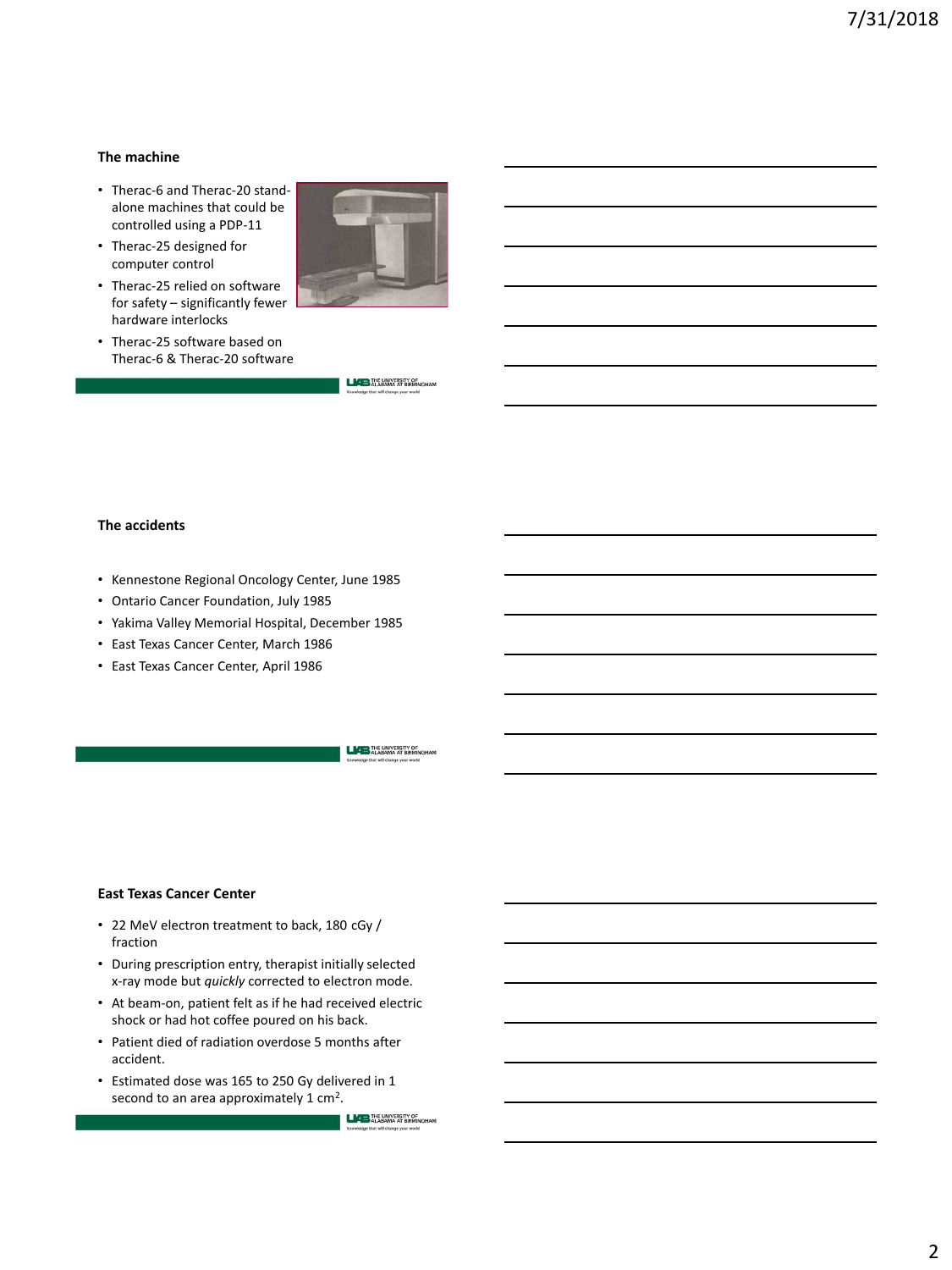# **Software design errors**

- Multiple errors
- A significant design flaw was a race condition

**LAP THE UNIVERSITY OF**<br>ALABAMA AT BIRMINGHAM

# **Data entry**

|                     | $^{\circ}$                                                            |                                                                                                                                                                                                                                                                                                  |
|---------------------|-----------------------------------------------------------------------|--------------------------------------------------------------------------------------------------------------------------------------------------------------------------------------------------------------------------------------------------------------------------------------------------|
|                     |                                                                       |                                                                                                                                                                                                                                                                                                  |
|                     |                                                                       |                                                                                                                                                                                                                                                                                                  |
|                     |                                                                       |                                                                                                                                                                                                                                                                                                  |
|                     |                                                                       |                                                                                                                                                                                                                                                                                                  |
|                     |                                                                       |                                                                                                                                                                                                                                                                                                  |
|                     |                                                                       |                                                                                                                                                                                                                                                                                                  |
|                     |                                                                       |                                                                                                                                                                                                                                                                                                  |
|                     |                                                                       | <b>AUTO</b>                                                                                                                                                                                                                                                                                      |
| TREAT : TREAT PAUSE | X-RAY                                                                 | 173777                                                                                                                                                                                                                                                                                           |
| REASON : OPERATOR   | <b>COMMAND:</b>                                                       |                                                                                                                                                                                                                                                                                                  |
|                     |                                                                       |                                                                                                                                                                                                                                                                                                  |
|                     |                                                                       |                                                                                                                                                                                                                                                                                                  |
|                     | $\Omega$<br>50 50<br>0.27<br>0.0<br>359.2<br>14.2<br>27.2<br>$\Omega$ | BEAM TYPE: X<br><b>ENERGY (MeV): 25</b><br>ACTUAL.<br><b>PRESCRIBED</b><br>200<br>200<br>1.00<br><b>VERIFIED</b><br>359<br><b>VERIFIED</b><br>143<br><b>VERIFIED</b><br>27.3<br><b>VERIFIED</b><br><b>VERIFIED</b><br>т.<br>$\Omega$<br><b>VERIFIED</b><br>SYSTEM BEAM READY<br>OP. MODE : TREAT |

**LACE** THE UNIVERSITY OF





**LACE THE UNIVERSITY OF** ALABAMA AT BIRMINGHAM

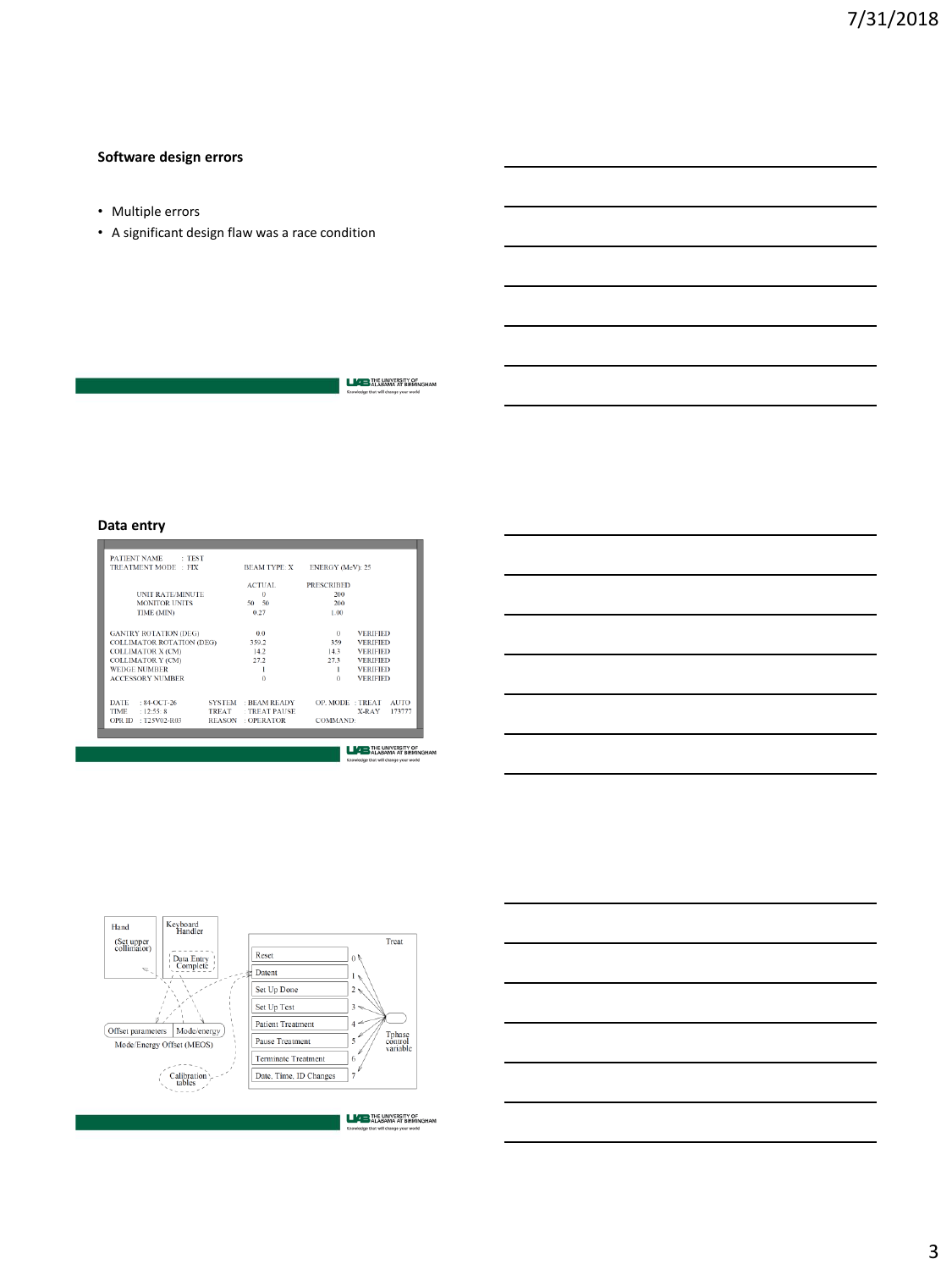## **Datent**



#### **Datent**

if mode/energy specified then  $begin{bmatrix} \text{begin} 1 \end{bmatrix}$  $\operatorname{calculate}\, \operatorname{table}$  index  ${\tt repeat}$ fetch parameter  $\!$  output parameter point to next parameter point to meat parameters<br>
until all parameters set<br>
call Magnet<br>
if mode/energy changed then return  $_{\rm end}$  $\begin{minipage}{.4\linewidth} \textbf{if data entry is complete then set } \text{Tphase to } 3 \\ \textbf{if data entry is not complete } \textbf{then} \\ \textbf{if } \text{reset command } \textbf{entered } \textbf{then set } \text{Tphase to } 0 \end{minipage}$ 

 $return$ 

**LATE** THE UNIVERSITY OF

Magnet: Set bending magnet flag <a>
Indicates bending magnets  ${\tt repeat}$ are being initializedSet next magnet  $\mathbf{call}$  Ptime if mode/energy has changed, then exit until all magnets are set  $return$ 

#### $\mbox{Prime:}$

repeat if bending magnet flag is set then if editing taking place then  $\operatorname{\textbf{if}~mode/energy}$  has changed  $\operatorname{\textbf{then}~exit}$ until hysteresis delay has expired Clear bending magnet flag  $return$ 

**LICE THE UNIVERSITY OF**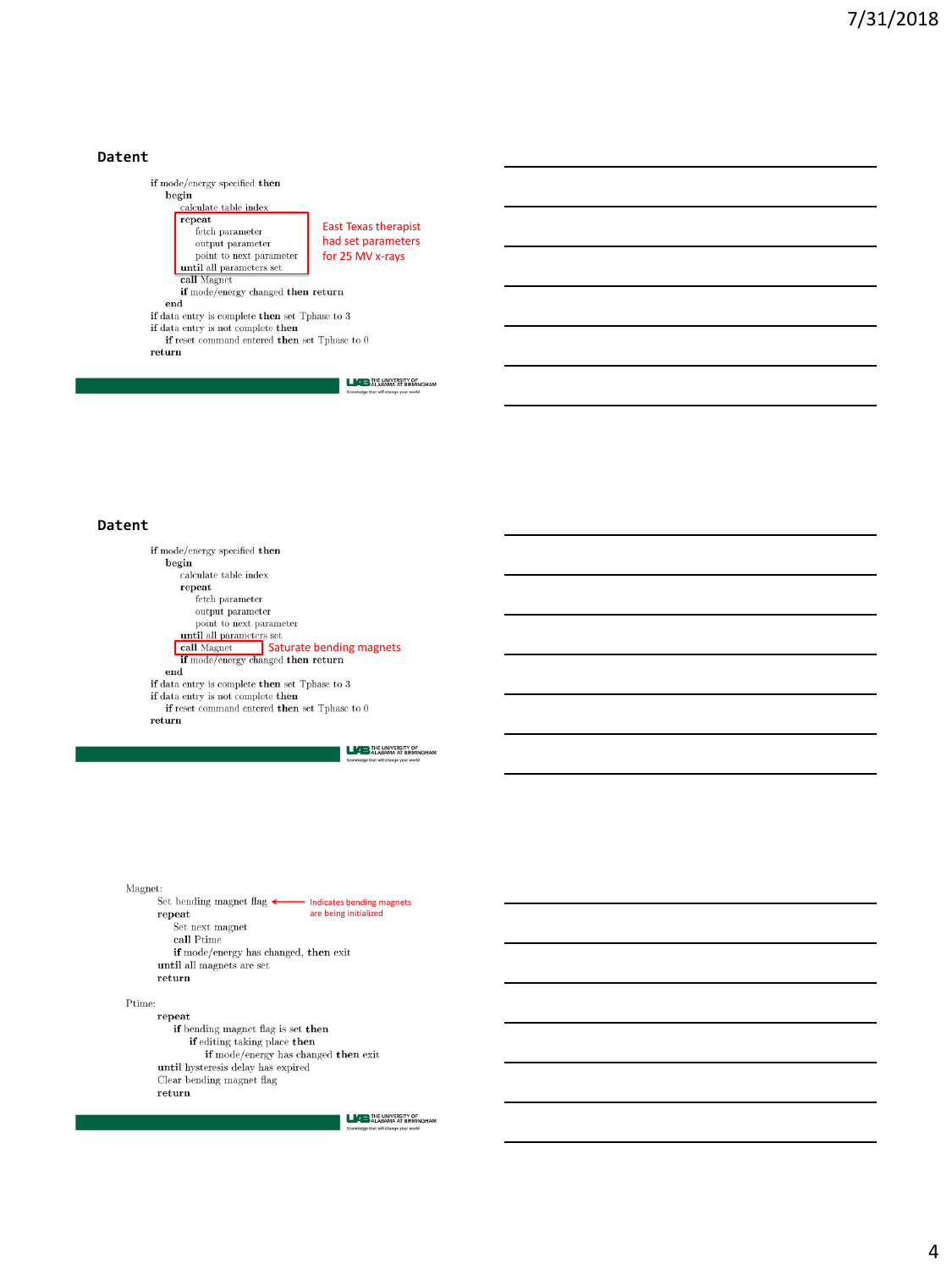Magnet:

Set bending magnet flag  ${\tt repeat}$  $\operatorname{Set}% \nolimits_{A}$ next magnet call Ptime  $\leftarrow$ Delay while magnet saturates until all magnets are set  $return$ 

 $\mbox{Prime:}$ 

 ${\tt repeat}$  $\operatorname{\textbf{if}}$  bending magnet flag is set  $\operatorname{\textbf{then}}$ if editing taking place then if mode/energy has changed then exit<br>until hysteresis delay has expired Clear bending magnet flag  $return$ 

**LICE** THE UNIVERSITY OF

 $\rm Magnet:$  ${\rm Set}$  bending magnet flag  ${\tt repeat}$  $\operatorname{Set}% \nolimits_{A}^{\prime}=\operatorname{Set}% \nolimits_{A}^{\prime}$  next magnet  $\mathbf{call}$  Ptime if mode/energy has changed, then exit until all magnets are set  $return$ Monitor for edits while waiting Ptime: for magnet delay time to elapse  $rep$ if bending magnet flag is set then if editing taking place then if mode/energy has changed then exit until hysteresis delay has expired Clear bending magnet flag return

**LACE THE UNIVERSITY OF** ALABAMA AT BIRMINGHAM

Magnet:  ${\rm Set}$  bending magnet flag  ${\tt repeat}$ Set next magnet  $\mathbf{call}$  Ptime if mode/energy has changed, then exit until all magnets are set  $return$  $\mbox{Prime:}$ repeat if bending magnet flag is set then if editing taking place then

if mode/energy has changed then exit until hysteresis delay has expired Bending magnet flag is Clear bending magnet flag cleared after first return magnet is set!!!

**LICE THE UNIVERSITY OF**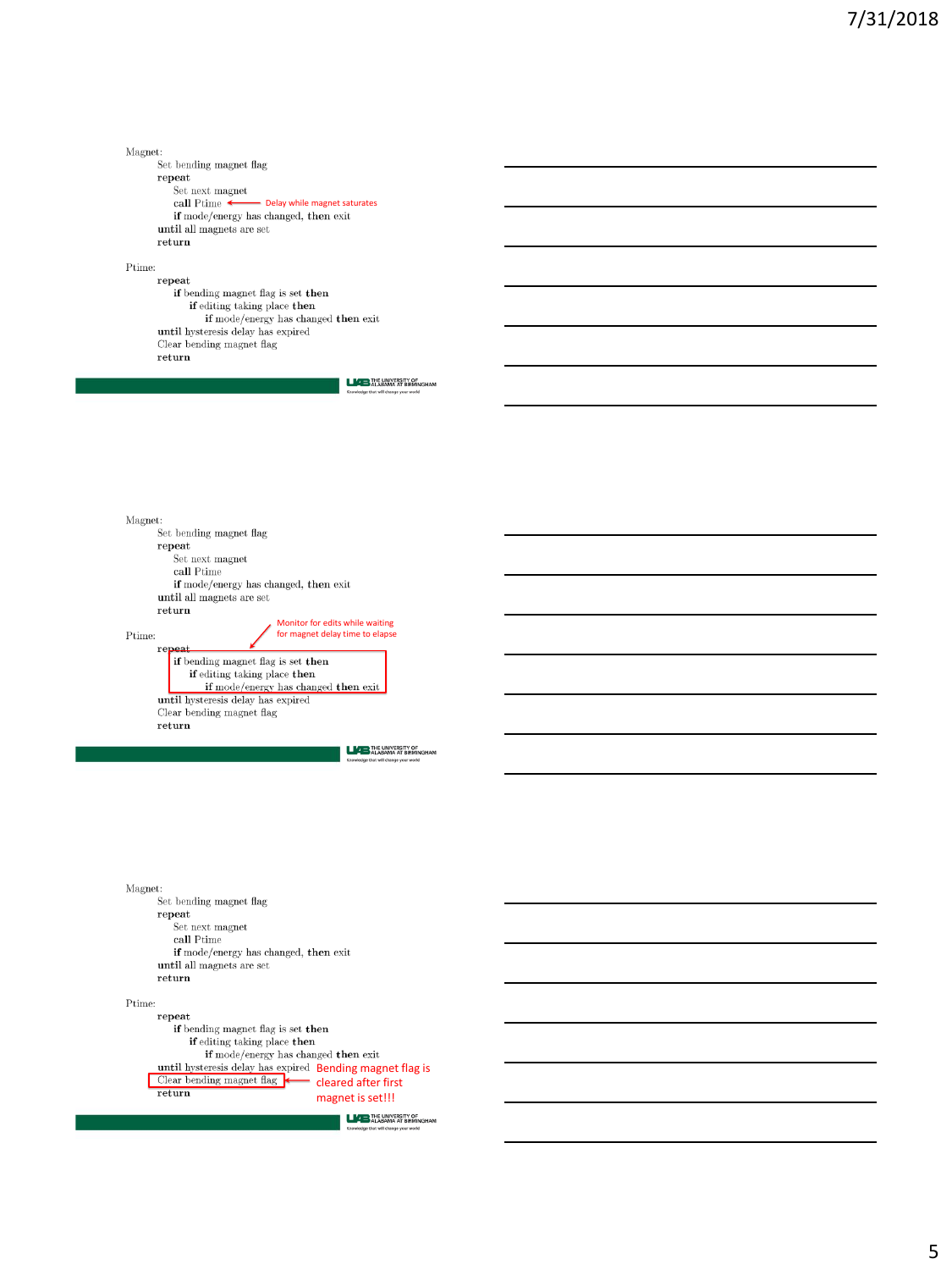Magnet: Set bending magnet flag  $_{\rm repeat}$ Set next magnet  $\mathbf{call}$  Ptime if mode/energy has changed, then exit until all magnets are set Setting all magnets takes ~8 return seconds. A fast user can edit mode & energy and return  $\mbox{Prime:}$ cursor to home position. repeat if bending magnet flag is set then if editing taking place then if mode/energy has changed then exit until hysteresis delay has expired  $\it Clear$  bending magnet flag  $return$ 

**LICE** THE UNIVERSITY OF

 $\rm Magnet:$  ${\rm Set}$  bending magnet flag  ${\tt repeat}$  $\operatorname{Set}% \nolimits_{A}^{\prime}=\operatorname{Set}% \nolimits_{A}^{\prime}$  next magnet  $\mathbf{call}$  Ptime if mode/energy has changed, then exit until all magnets are set  $return$ After first magnet was set, East Texas therapist changed mode to electrons, but bending magnet flag was no longer set Ptime: and so changes were ignored!  $rep$ if bending magnet flag is set then if editing taking place then if mode/energy has changed then exit until hysteresis delay has expired Clear bending magnet flag return

**LATE** THE UNIVERSITY OF

#### **Datent**



**LICE THE UNIVERSITY OF**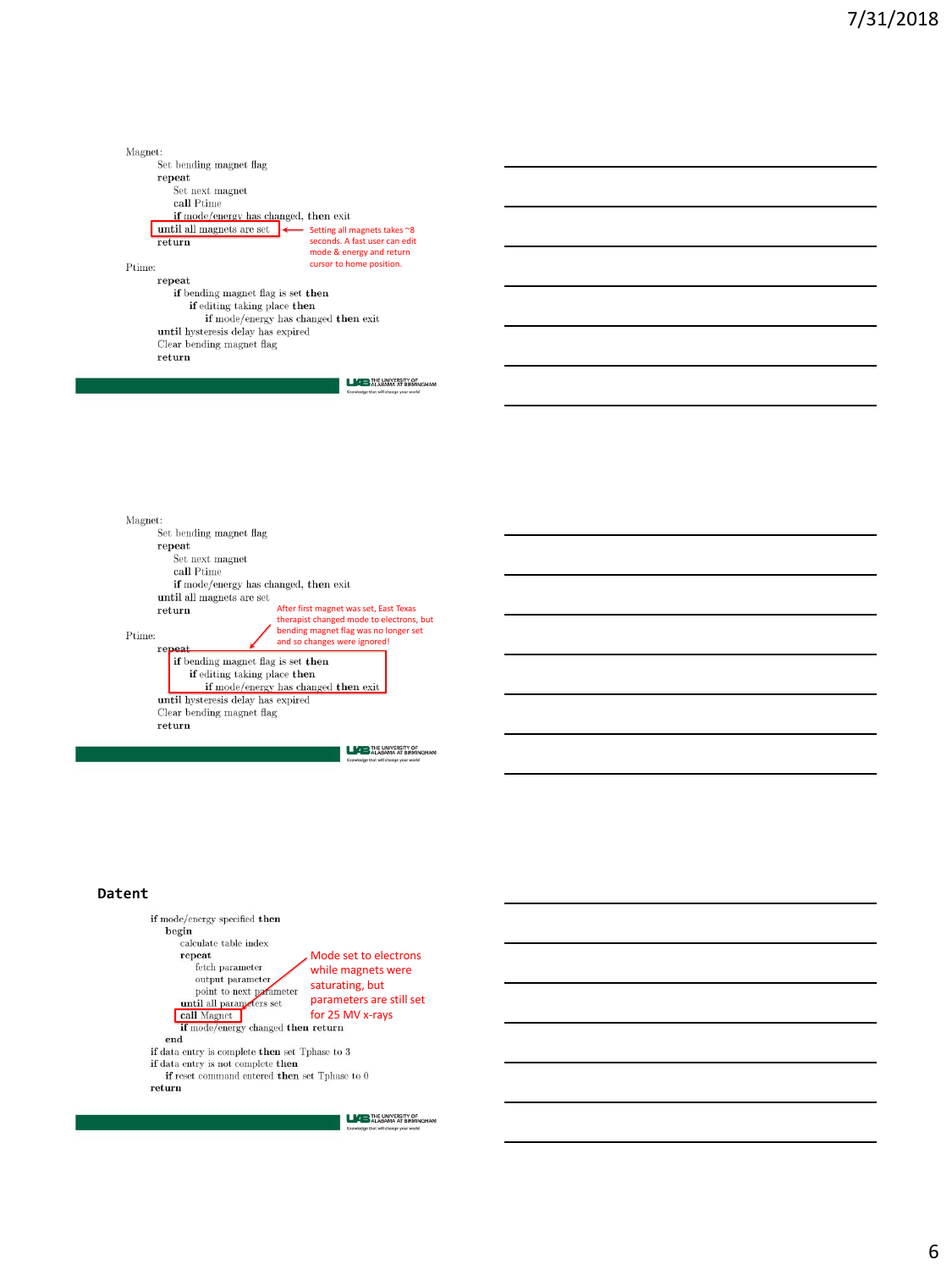## **Datent**

if mode/energy specified then  $_{\rm begin}$  $\operatorname{calculate}\, \operatorname{table}$  index  $\begin{array}{c} \textbf{repeat} \\ \textbf{fetch parameter} \end{array}$ Mode/energy changed  $\mathop{\text{output}}$  parameter point to next parameter flag is no longer set, so until all parameters set edits are ignored. call Magnet if mode/energy changed then return if data entry is complete then set Tphase to 3<br>if data entry is not complete then if reset command entered then set Tphase to  $0$  $return$ 

**LATE** THE UNIVERSITY OF

#### **Datent**

if mode/energy specified then  $begin{bmatrix} \text{begin} 1 \end{bmatrix}$  $\operatorname{calculate}\, \operatorname{table}$  index  ${\bf repeat}$ fetch parameter  $\!$  output parameter point to next parameter Cursor back at home until all parameters set position, indicating data call Magnet<br>
if mode/energy changed then return<br>
a  $\operatorname{\bf call}$  Magnet in mode/energy changed then return<br>if data entry is complete then set Tphase to 3<br>if data entry is not complete then<br>if reset command entered then set Tphase to 0  $return$ 

**LAB THE UNIVERSITY OF LABAMA** AT BIRMINGHAM



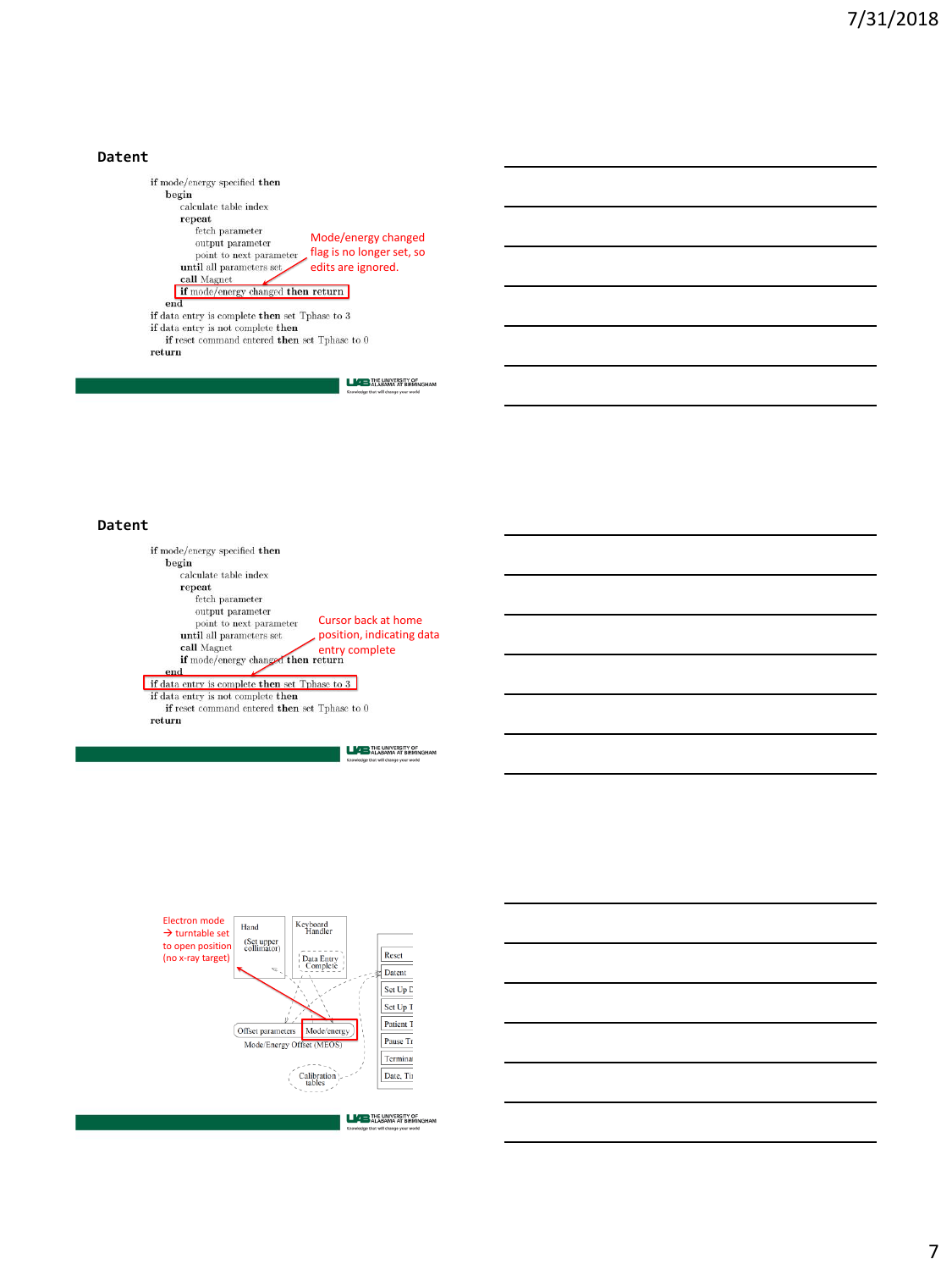



## **Machine behavior at beam-on**

- High current, unscanned electron beam
- Monitor chamber saturated
- Machine stopped
- Console indicated Malfunction 54 only documentation was a sheet on side of machine that described Malfunction 54 as "dose input 2"
- Console showed 6 monitor units delivered
- Software allowed treatment to be resumed

**LACE** THE UNIVERSITY OF

# **Causal factors: Operator error was NOT a factor**

Operator error was NOT a contributing factor!

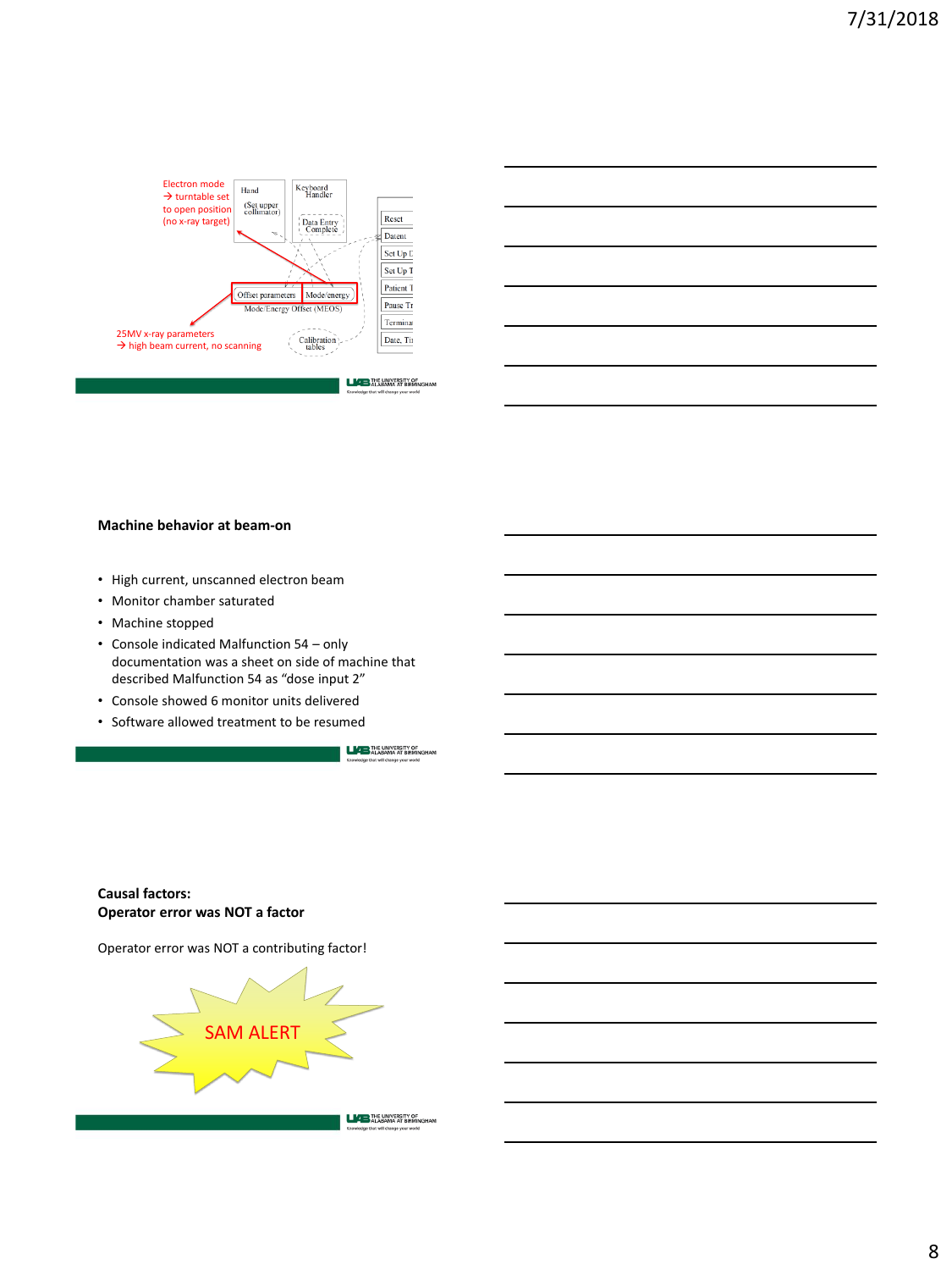# **Causal factors: Confusing reliability with safety**

- Therac software was highly reliable
- Very few reports of erroneous behavior
- Reliability led to complacency

**LAP THE UNIVERSITY OF**<br>ALABAMA AT BIRMINGHAM

# **Causal factors: Lack of defensive design**

- No self-checks
- Minimal audit logs due to limited memory
- User could not verify machine settings
- No check for chamber saturation

**LACE** THE UNIVERSITY OF

# **Causal factors: Software reuse**

- Therac-20 software had many of the same flaws, but hardware interlocks prevented accidents
- Reusing software modules does not guarantee safety

**LIAB** THE UNIVERSITY OF